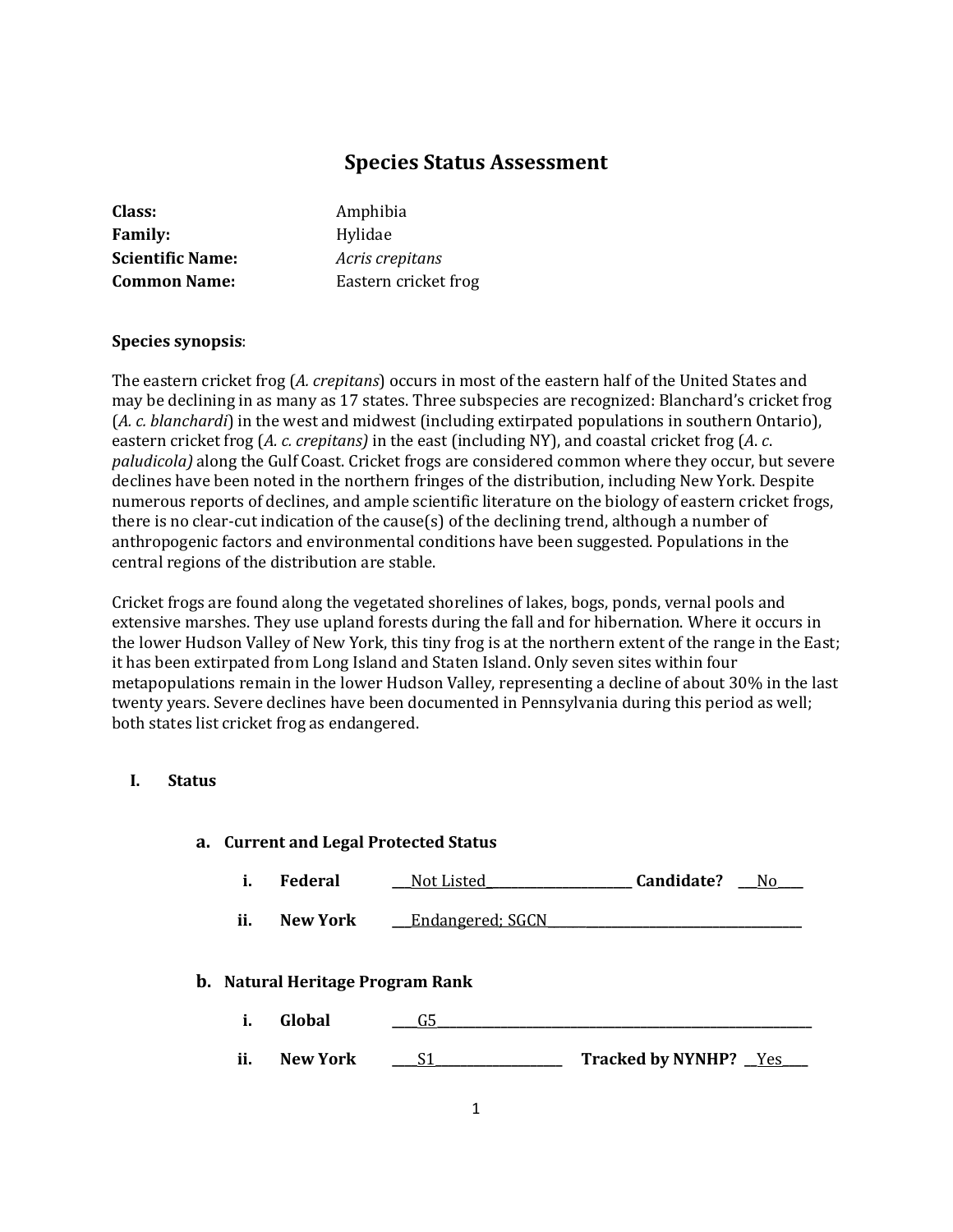# **Other Rank:**

IUCN Red List – Least Concern High Concern (NEPARC 2010) Endangered in Ontario, Wisconsin, Pennsylvania The Ontario Fish & Wildlife Conservation Act designates cricket frog as a Specially Protected Amphibian

# **Status Discussion:**

Eastern cricket frog was listed as threatened in New York in 1983 and revised to endangered status in 1999. It was listed as endangered in Pennsylvania in 2010 due to its extirpation from 37 of 43 known locations. NEPARC (2010) lists eastern cricket frog as a Species of High Concern because more than 50% of northeastern states listed it in their Wildlife Action Plans.

# **II. Abundance and Distribution Trends**

#### **a. North America**

| i. Abundance        |  |                                                                                                                                                                                                                                                           |
|---------------------|--|-----------------------------------------------------------------------------------------------------------------------------------------------------------------------------------------------------------------------------------------------------------|
|                     |  |                                                                                                                                                                                                                                                           |
| ii. Distribution:   |  |                                                                                                                                                                                                                                                           |
|                     |  |                                                                                                                                                                                                                                                           |
|                     |  |                                                                                                                                                                                                                                                           |
|                     |  |                                                                                                                                                                                                                                                           |
| <i>i.</i> Abundance |  |                                                                                                                                                                                                                                                           |
|                     |  |                                                                                                                                                                                                                                                           |
| ii. Distribution:   |  |                                                                                                                                                                                                                                                           |
|                     |  |                                                                                                                                                                                                                                                           |
|                     |  |                                                                                                                                                                                                                                                           |
|                     |  | Time frame considered: Last 20 years<br><u>X</u> declining ____increasing _______stable ______unknown<br><u>X</u> declining ____increasing ______stable ______unknown<br>Time Frame Considered: _________Last 20 years___________________________________ |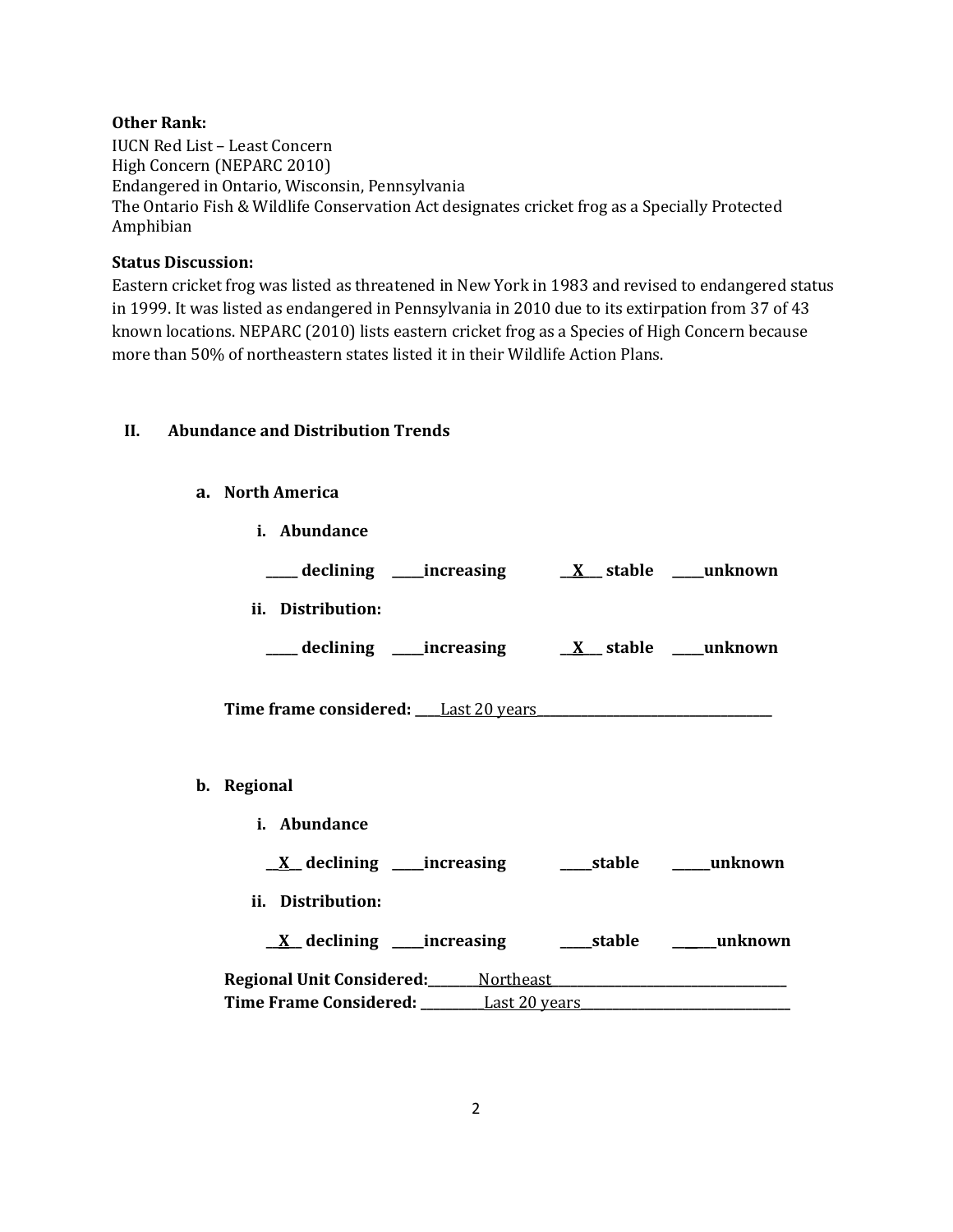**c. Adjacent States and Provinces**

| <b>CONNECTICUT</b>                      | Not Present $X$                                              | No data $\_\_\_\_\_\_\_\_\_\_\_\$                                           |
|-----------------------------------------|--------------------------------------------------------------|-----------------------------------------------------------------------------|
| <b>MASSACHUSETTS</b>                    | Not Present $X_{-}$                                          | No data $\_\_\_\_\_\_\_\_\_\_\_\$                                           |
| <b>QUEBEC</b>                           | Not Present $X_{-}$                                          | No data $\frac{1}{\sqrt{1-\frac{1}{2}}\cdot\frac{1}{\sqrt{1-\frac{1}{2}}}}$ |
| <b>VERMONT</b>                          | Not Present $X_{-}$                                          | No data ______                                                              |
|                                         |                                                              |                                                                             |
| <b>NEW JERSEY</b>                       | Not Present ______                                           | No data $\_\_\_\_\_\_\_\_\_\_\_\_\$                                         |
| i. Abundance                            |                                                              |                                                                             |
|                                         |                                                              |                                                                             |
| ii. Distribution:                       |                                                              |                                                                             |
|                                         |                                                              |                                                                             |
|                                         |                                                              |                                                                             |
|                                         |                                                              |                                                                             |
| <b>ONTARIO</b>                          | Not Present $X_{-}$                                          | No data ______                                                              |
| i. Abundance                            |                                                              |                                                                             |
|                                         | ___ declining ____increasing _____________stable ____unknown |                                                                             |
| ii. Distribution:                       |                                                              |                                                                             |
|                                         | ____ declining ____ increasing                               | ______stable ____unknown                                                    |
|                                         |                                                              |                                                                             |
| Listing Status: _____________Endangered |                                                              |                                                                             |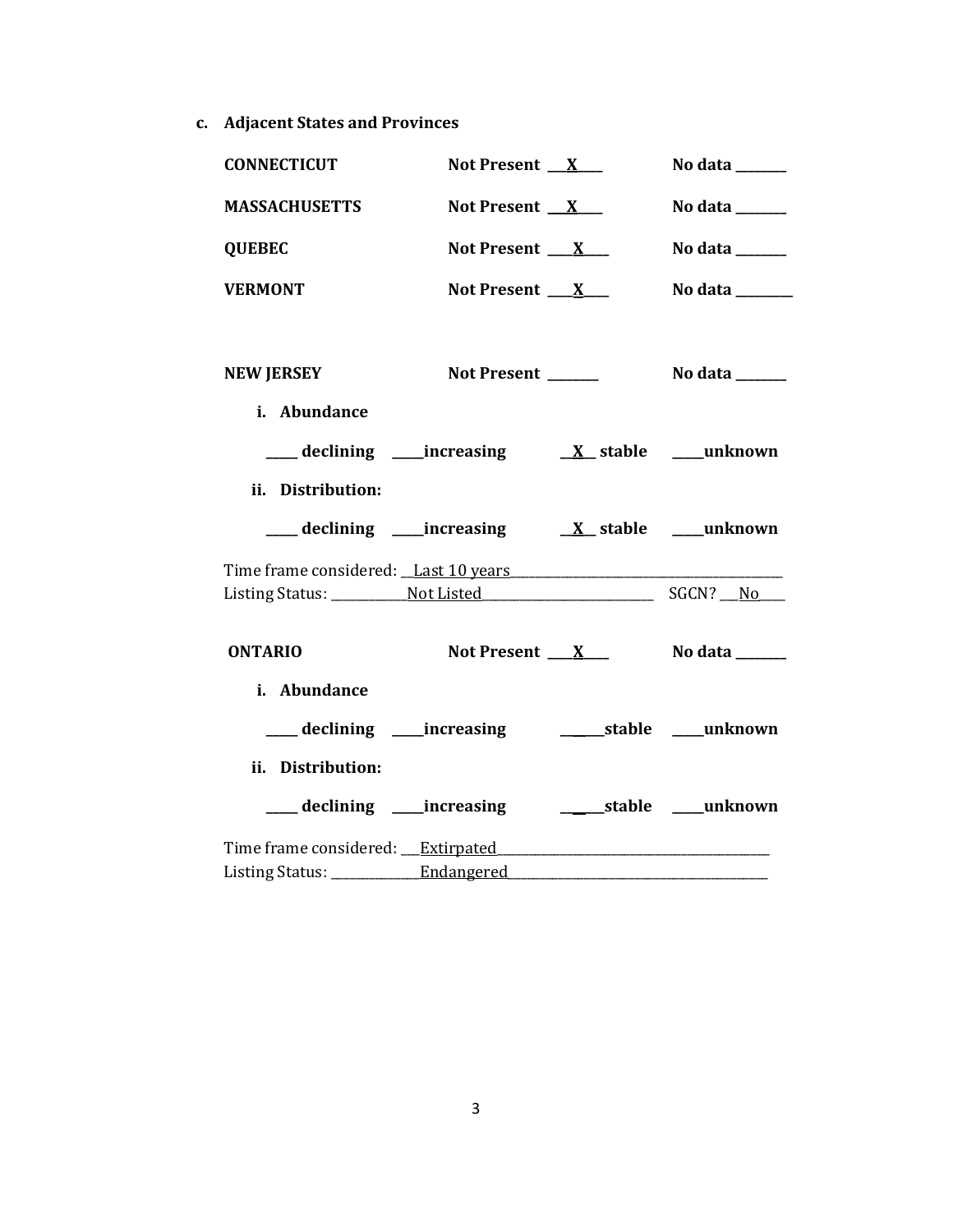| <b>PENNSYLVANIA</b>                                                        |  |                                                                             |
|----------------------------------------------------------------------------|--|-----------------------------------------------------------------------------|
| i. Abundance                                                               |  |                                                                             |
|                                                                            |  |                                                                             |
| ii. Distribution:                                                          |  |                                                                             |
| <u>X</u> declining ____increasing ______stable _____unknown                |  |                                                                             |
|                                                                            |  |                                                                             |
|                                                                            |  |                                                                             |
| d. NEW YORK                                                                |  | No data $\frac{1}{\sqrt{1-\frac{1}{2}}\cdot\frac{1}{\sqrt{1-\frac{1}{2}}}}$ |
| i. Abundance                                                               |  |                                                                             |
| $\underline{X}$ declining ____increasing __________stable _______unknown   |  |                                                                             |
| ii. Distribution:                                                          |  |                                                                             |
|                                                                            |  | <u>X</u> declining ____increasing ____________stable __________unknown      |
| Time frame considered: Since 1990s Manual Communication of the Since 1990s |  |                                                                             |

# **Monitoring in New York.**

The NY Amphibian and Reptile Atlas (Herp Atlas) was conducted in 1990-99. The Herp Atlas database also includes historic records from prior to 1990; these records are primarily a compilation of museum records and researchers' field notes.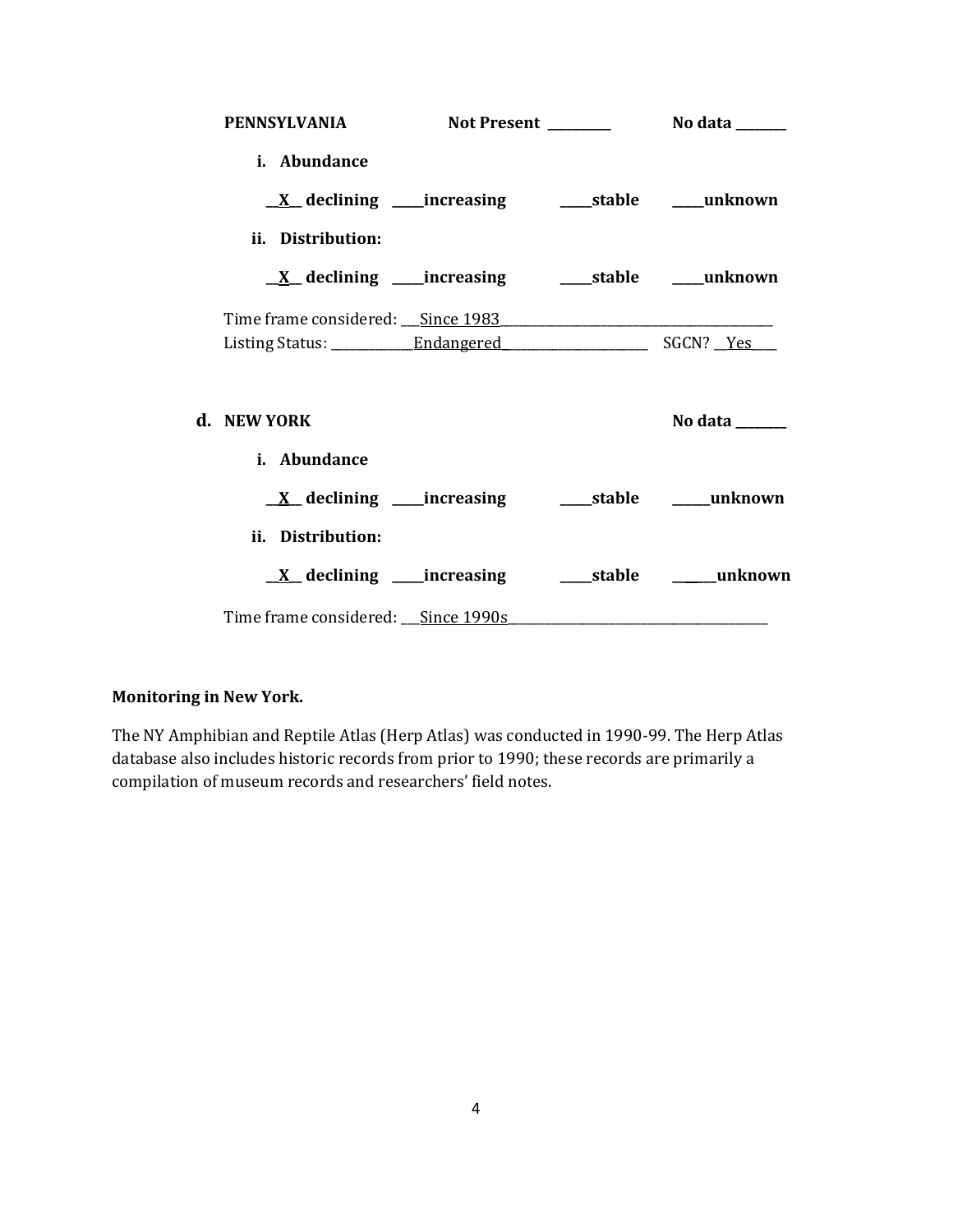## **Trends Discussion:**

From Kenney and Stearns (2012): In New York, the distribution of eastern cricket frogs has historically been limited to the lower Hudson Valley, as well as Richmond and Suffolk counties (Gibbs et al. 2007, New York Natural Heritage Program 2010; see Figure 2). Cricket frogs were extirpated from Suffolk County by the 1930s and from Richmond County by the 1970s (Gibbs et al. 2007). During the 1990s, eastern cricket frogs were documented from 26 distinct sites in New York, which likely represented frogs from five remaining metapopulations (Figure 3). Most of these sites (22 sites) were resurveyed during the breeding seasons in 2009-2011 and cricket frogs were only detected at seven of those sites. These seven sites likely represented frogs from only four remaining metapopulations in New York (Figure 3).

Declines have been documented in other peripheral populations as well. In Pennsylvania, cricket frog was listed as endangered in 2010 as a result of a precipitous decline documented since the early 1980s. It has been eliminated from 92% of its historic (pre-1983) locations. Of the six locations that have been discovered since 1983, three have been extirpated. Populations of Blanchard's cricket frog occurred historically in extreme southern Ontario at Point Pelee Peninsula and Point Pelee Island in Lake Ontario, but have been extirpated (Oldham 1992).

Eastern cricket frog populations near the center of the distribution appear to be robust and stable (Davis et al. 1998, Hemesath 1998, Gray and Brown 2005).



**Figure 1**. Cricket frog distribution. This map was constructed based on range maps from Conant and Collins (1998), and the websites of state wildlife agencies, the National Amphibian Atlas (2009), the North American Amphibian Monitoring Program (2009), and the Center for Reptile and Amphibian Conservation and Management (2010). Source: Kenny and Stearns (2012).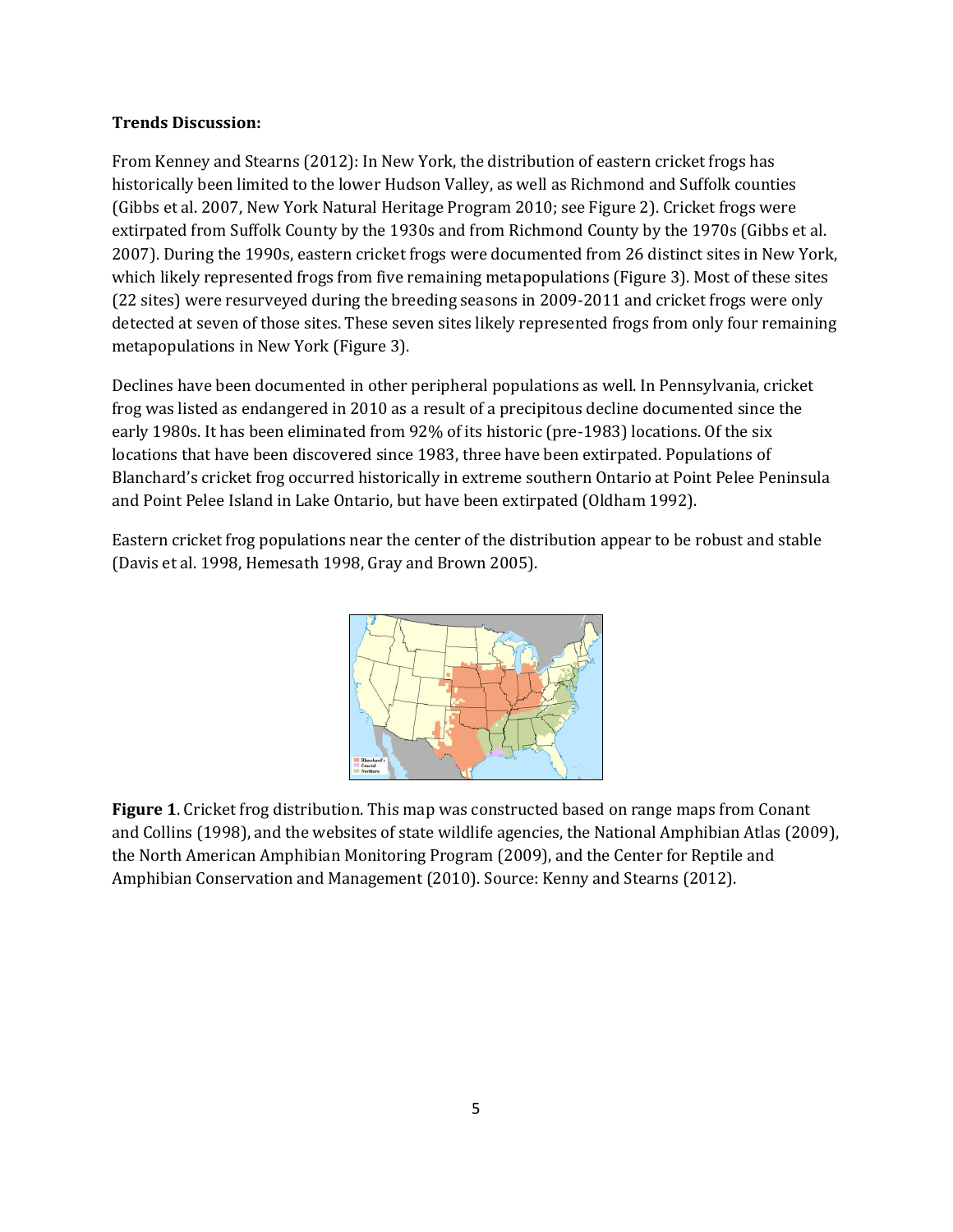





**Figure 3:** Recent observations of eastern cricket frog in New York. Source: Kenney and Stearns (2012).



**Figure 4:** Distribution of eastern cricket frog in New York (NYS Amphibian and Reptile Atlas).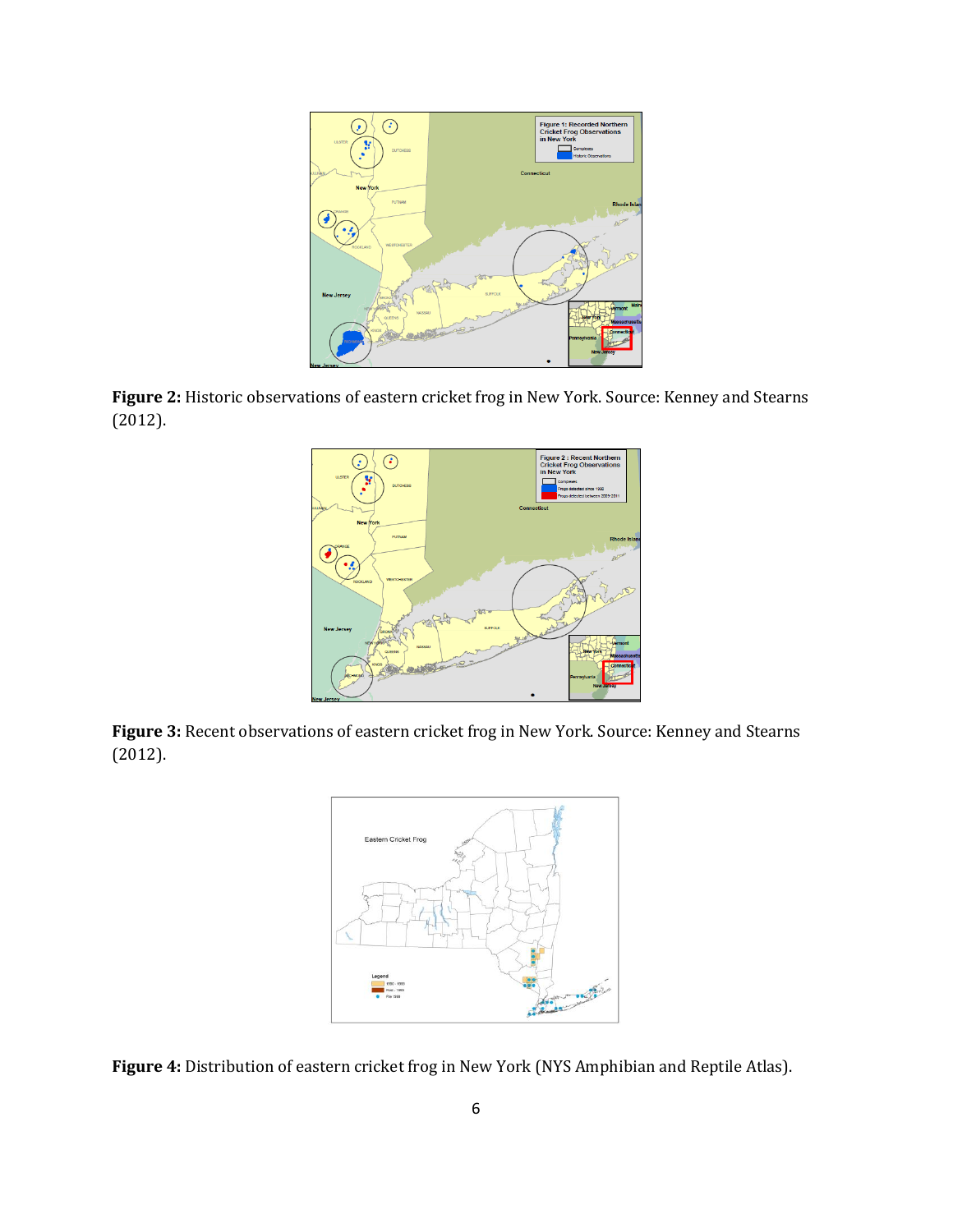

**Figure 5**: Conservation status of eastern cricket frog in North America (NatureServe 2013).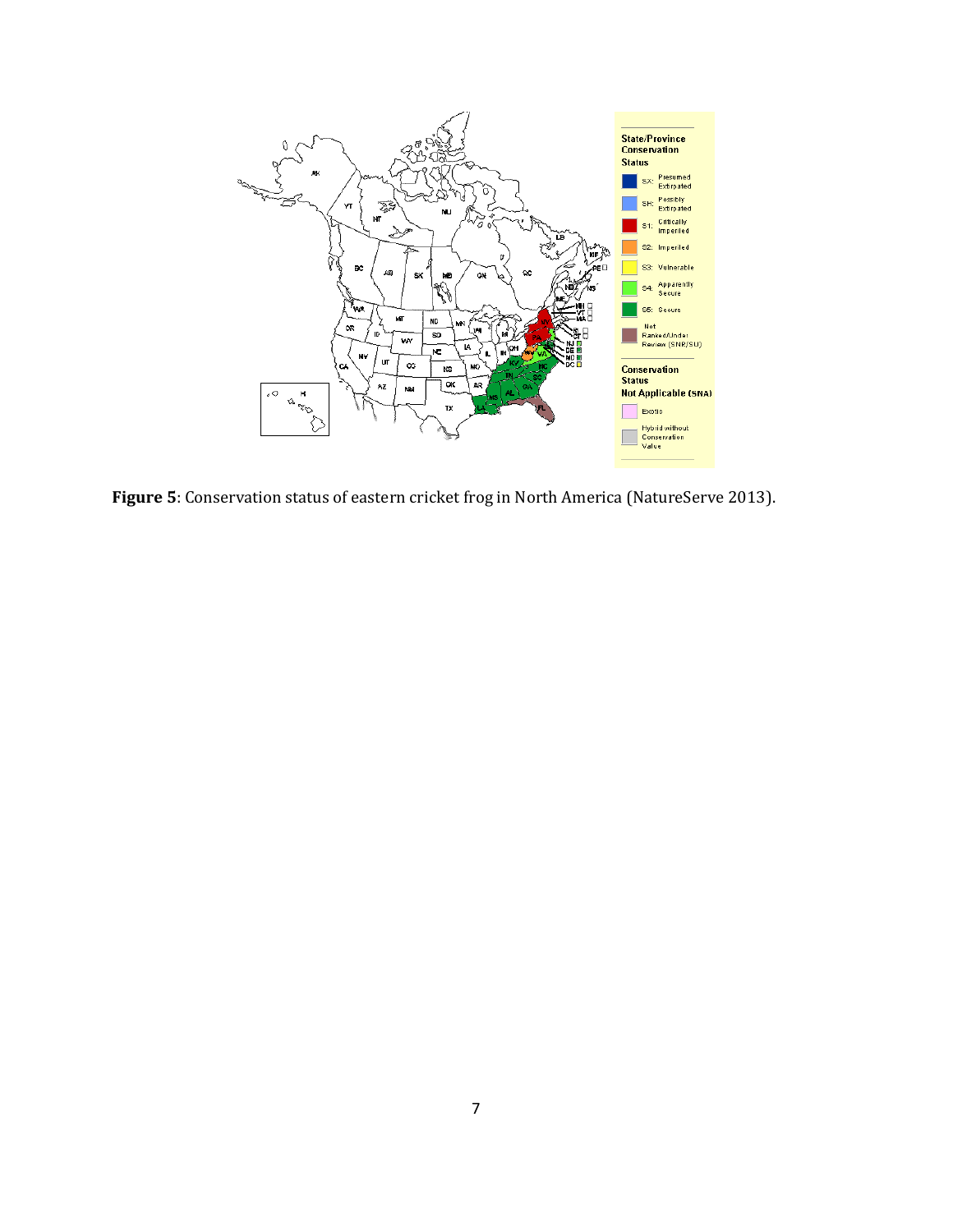#### **III. New York Rarity, if known:**

| Historic<br>(select one) | # of Animals | # of Locations | % of State |
|--------------------------|--------------|----------------|------------|
| prior to 1970            |              | 26 sites       |            |
| prior to 1980            |              |                |            |
| prior to 1990            |              |                |            |

#### **Details of historic occurrence:**

Eastern cricket frog has been historically limited to the lower Hudson Valley, Long Island, and Staten Island. It was extirpated from Long Island by the 1930s and from Staten Island by the 1970s.

| <b>Current</b> | # of Animals | # of Locations | % of State |
|----------------|--------------|----------------|------------|
|                |              | 7 sites        |            |

# **Details of current occurrence:**

During the 1990s, eastern cricket frogs were documented from 26 distinct sites in New York, which likely represented frogs from 5 remaining metapopulations. The majority of these sites (22 sites) were resurveyed during the breeding seasons in 2009-2011 and cricket frogs were only detected at 7 of those sites. These seven sites—in Dutchess, Orange, and Ulster counties—likely represent frogs from only four remaining metapopulations in New York.

#### **New York's Contribution to Species North American Range:**

| % of NA Range in New York | <b>Classification of New York Range</b> |  |
|---------------------------|-----------------------------------------|--|
| $\mu$ 100 (endemic)       | Core                                    |  |
| $-76-99$                  | <u>X</u> Peripheral                     |  |
| 51-75                     | Disjunct                                |  |
| 26-50                     | Distance to core population:            |  |
| $1 - 25$                  |                                         |  |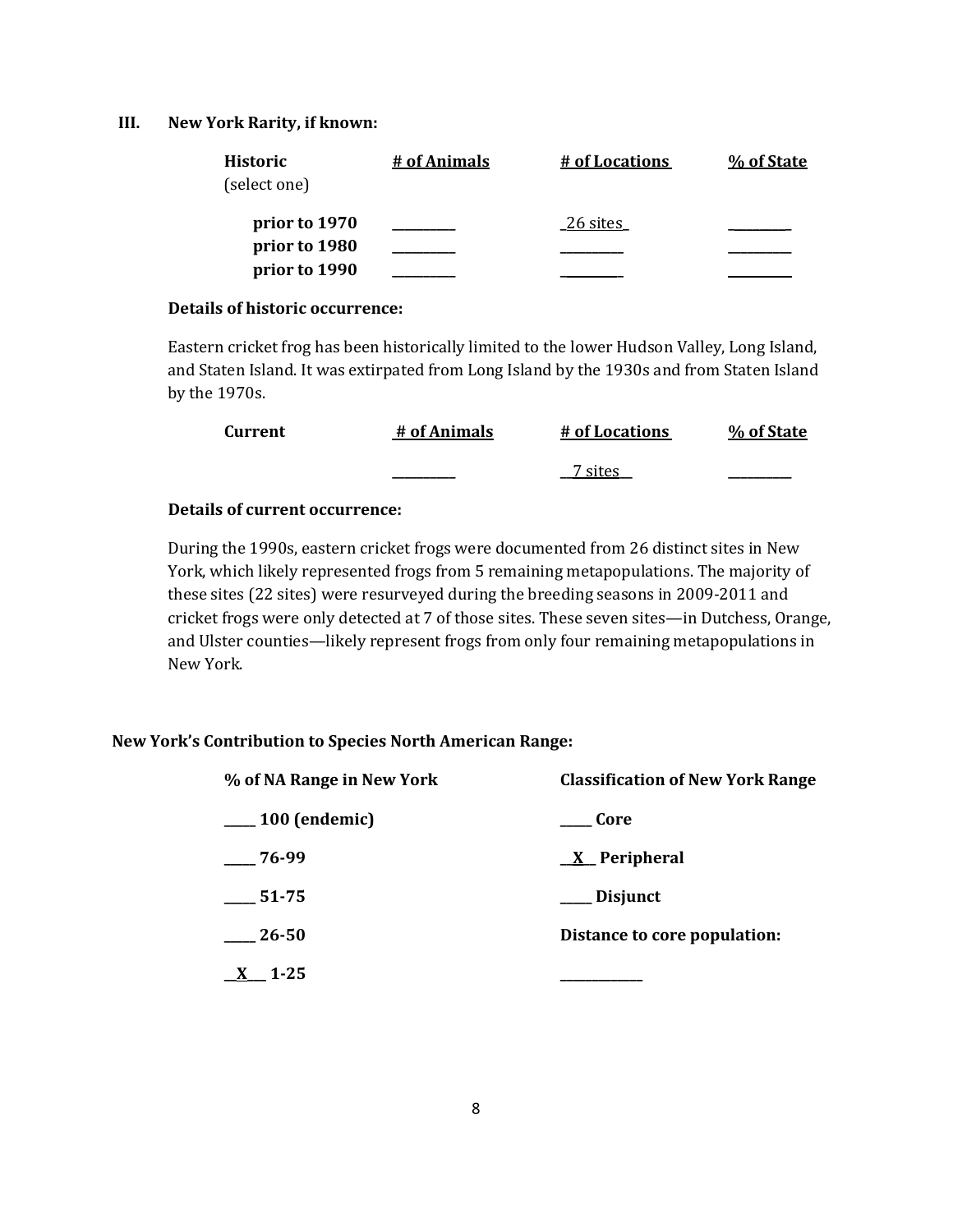#### **Rarity Discussion:**

Eastern cricket frogs are found in only 7 sites in New York.

# **IV. Primary Habitat or Community Type:**

- 1. Floodplain Forest
- 2. Hardwood Swamp
- 3. Freshwater Marsh
- 4. Eutrophic Pond
- 5. Farm Pond/Artificial Pond
- 6. Bog Lake

#### **Habitat or Community Type Trend in New York:**

| $X$ Declining                                                 | <b>Stable</b> | Increasing        |      | <b>Unknown</b> |
|---------------------------------------------------------------|---------------|-------------------|------|----------------|
| Time frame of decline/increase: _Wetlands decline since 1970s |               |                   |      |                |
| <b>Habitat Specialist?</b>                                    |               | <b>Example SE</b> | X No |                |
| <b>Indicator Species?</b>                                     |               | Yes               |      | No.            |

#### **Habitat Discussion:**

From Kenney and Stearns (2012): Breeding occurs in almost any permanent freshwater body including lakes, ponds, rivers, and streams, though large water bodies and those that are polluted are generally avoided. Breeding areas typically have shallow water, floating mats of aquatic vegetation, sloping banks that are muddy or sandy, limited canopy cover, and at least some surrounding forest. In New York, calling males have been documented in man-made irrigation ponds in apple orchards. Adult cricket frogs frequently move between water bodies. Movements between ponds up to 1.3km apart have been documented. After rain events, cricket frogs may move away from water bodies. In New York, studies marking individual frogs have documented movements from 300m to 515m from breeding ponds (G. Kenney, personal communication).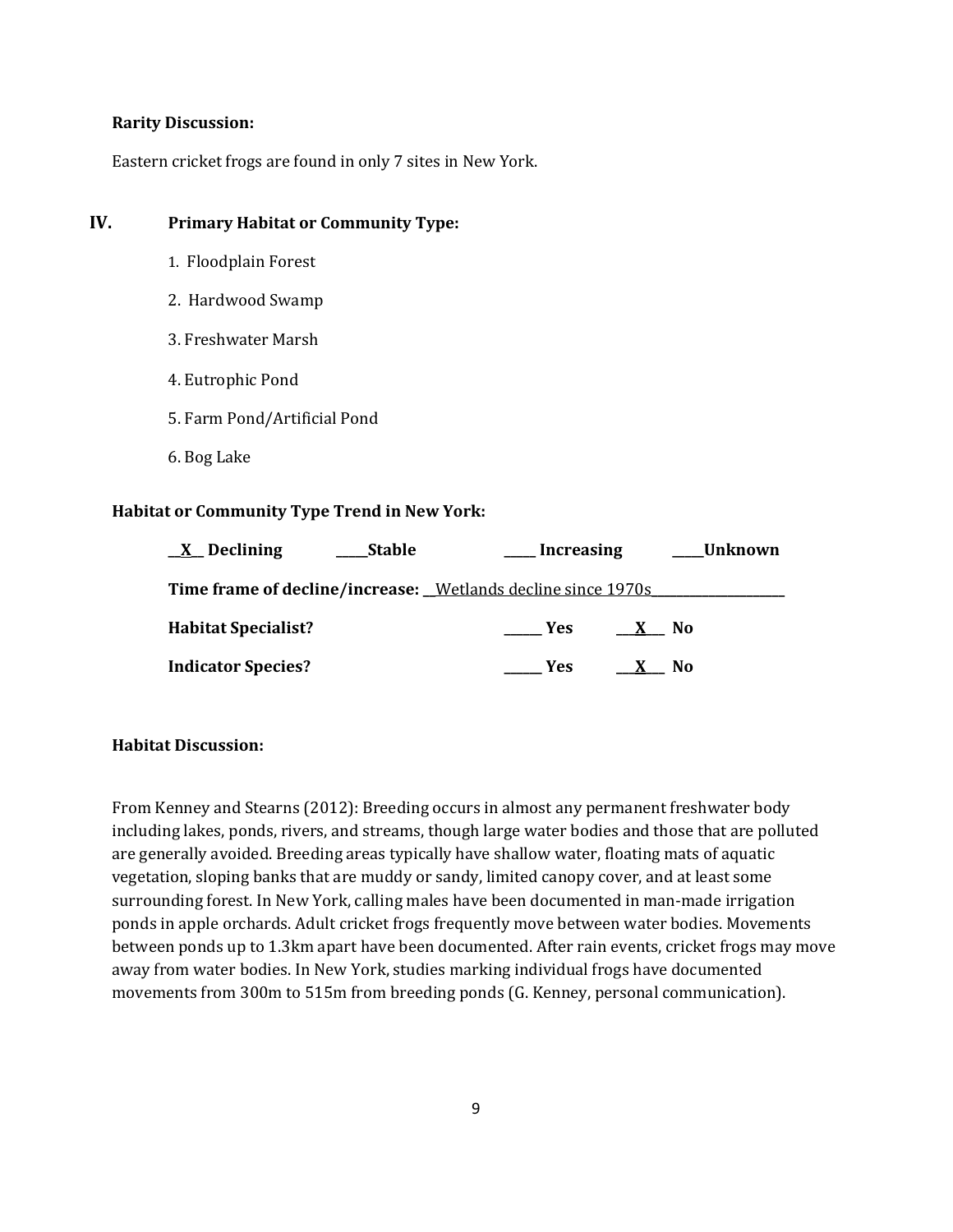- **V. New York Species Demographics and Life History**
	- **\_\_\_X\_\_ Breeder in New York**
		- **\_\_X\_\_ Summer Resident**
		- **\_\_X\_\_ Winter Resident**
		- **\_\_\_\_\_ Anadromous**

**\_\_\_\_\_ Non-breeder in New York**

- **\_\_\_\_\_ Summer Resident**
- **\_\_\_\_\_ Winter Resident**
- **\_\_\_\_\_ Catadromous**
- **\_\_\_\_\_ Migratory only**
- **\_\_\_\_\_Unknown**

# **Species Demographics and Life History Discussion:**

Eastern cricket frogs breed from the end of May to the beginning of July (Gibbs et al. 2007). Breeding occurs in shallow water, where females lay 200-400 eggs singly or in small groups of fewer than a dozen. The eggs hatch quickly, in just 3 to 4 days. In New York, metamorphosis occurs in July or August.

From Kenney and Stearns (2012): Cricket frogs are consumed by a variety of predators, including aquatic spiders, bullfrogs, fish, snakes, turtles, birds, and mammals (Burkett 1984, Perrill and Magier 1988, Gray and Brown 2005). Largely due to heavy predation, cricket frog populations decrease tremendously between metamorphosis and the next breeding season (Gray 1983, Burkett 1984, Gray and Brown 2005). As a result, mean life expectancy is about 4 months, and individuals born the previous year are mostly eliminated from the population by October (Gray 1983, Burkett 1984, O'Neill 2001, Gray and Brown 2005). Occasionally, adults survive to a second breeding season (Gray 1983).

Eastern cricket frog populations function on a metapopulation level, with smaller, adjacent populations interacting via linked habitats.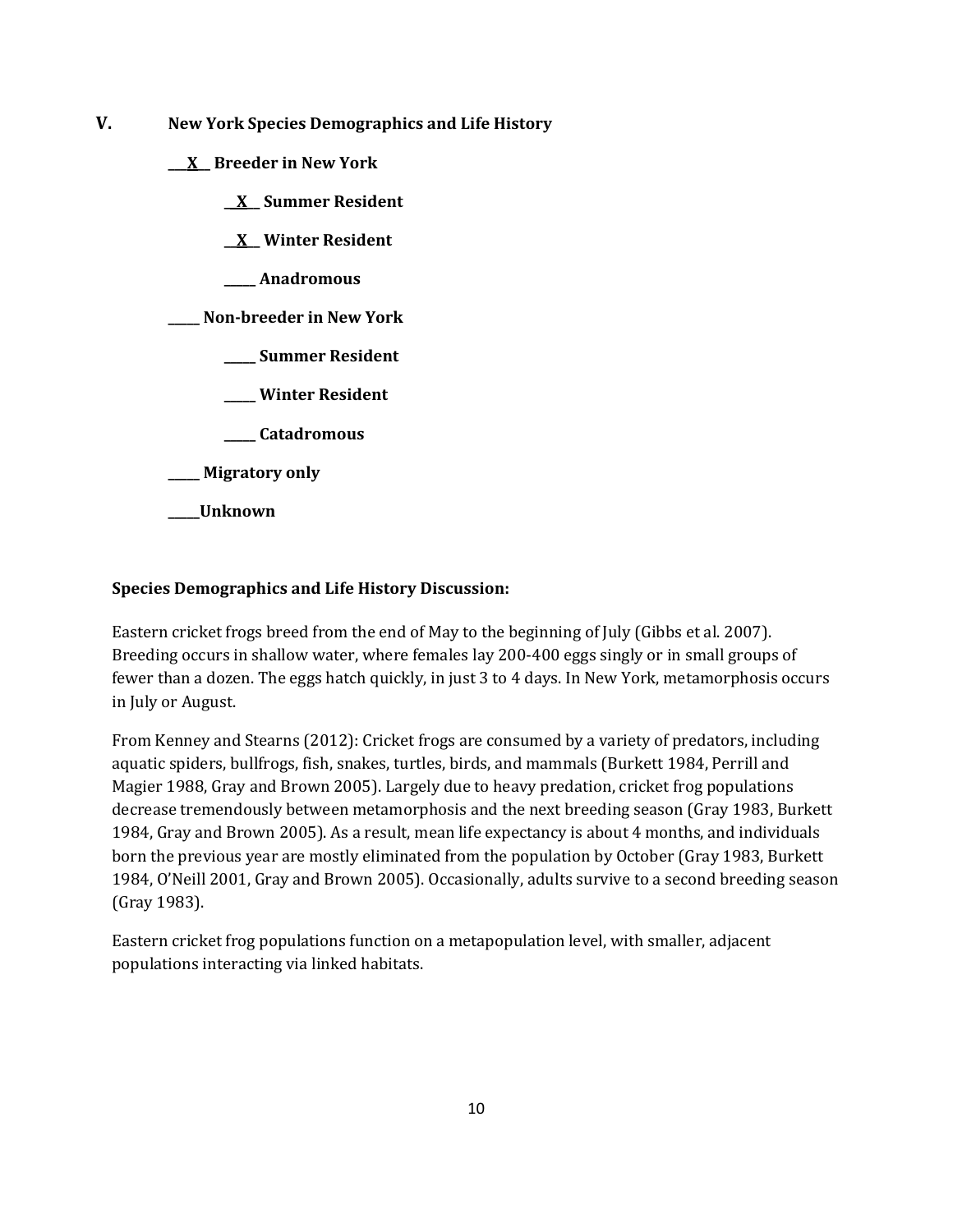# **VI. Threats:**

It is not entirely clear what is causing the decline of cricket frog populations. A number of potential causes have been suggested including habitat loss and degradation, chemical pollutants, non-native species, pathogens, climate change, and ultraviolet radiation (Kenney and Stearns 2012).

Habitat loss is likely the largest threat to eastern cricket frogs in New York. Their complex habitat requirements, which include both semi-permanent wetlands and forested uplands, increase their vulnerability to habitat changes. Residential and commercial development in the three counties where cricket frogs occur is particularly intense. Habitat loss from dredging, filling, and landfill was thought to be the cause of the extirpation of this species from Ontario. At one site in Ontario, natural flooding during the winter of 1972 was thought to have caused the disappearance of the cricket frog population. Additionally, high water levels allowed non-native carp to reach wetlands where cricket frogs bred (Cook 1984, Oldham and Campbell 1990).

Forest management practices (i.e., logging) have the potential to kill cricket frogs in the hibernacula. Poor sediment management following removal of trees can result in degradation of water quality in breeding areas (Kenney and Stearns 2012).

Populations that are in close proximity to roads will suffer from road mortality as individuals move from breeding areas to upland habitats. Additionally, use of ATVs in forested uplands may also cause mortality, especially since cricket frogs will use water pooled in tire tracks.

The management of aquatic plants in cricket frog breeding habitats poses a significant threat to the persistence of cricket frogs, as they are dependent upon aquatic vegetation for breeding, egg laying and tadpole development. Non-native grass carp may eradicate or reduce all of the vegetation in breeding ponds, while milfoil moths (*Acentria ephemerella*) and milfoil weevils (*Euhrychiopsis lecontei)* may effectively reduce invasive vegetation while improving habitat for native vegetation. Chemicals used to control aquatic vegetation and algal blooms may negatively affect cricket frogs as well (Kenney and Stearns 2012).

Increased levels of ultraviolet radiation from depletion of the ozone layer may be affecting amphibian populations worldwide (Blaustein et al. 1998).

Eastern cricket frog was classified as "moderately vulnerable" to predicted climate change in an assessment of vulnerability conducted by the New York Natural Heritage Program (Schlesinger et al. 2011).

The chytrid fungus, *Batrachochytrium dendrobatidis* (Bd), first described in 1998 (Longcore et al. 1999), is a fungal pathogen that has affected more than 200 amphibian species in 6 countries (Skerratt et al. 2007). Eastern cricket frogs are known to be susceptible to Bd (Rothermel et al. 2008).

# **Are there regulatory mechanisms that protect the species or its habitat in New York?**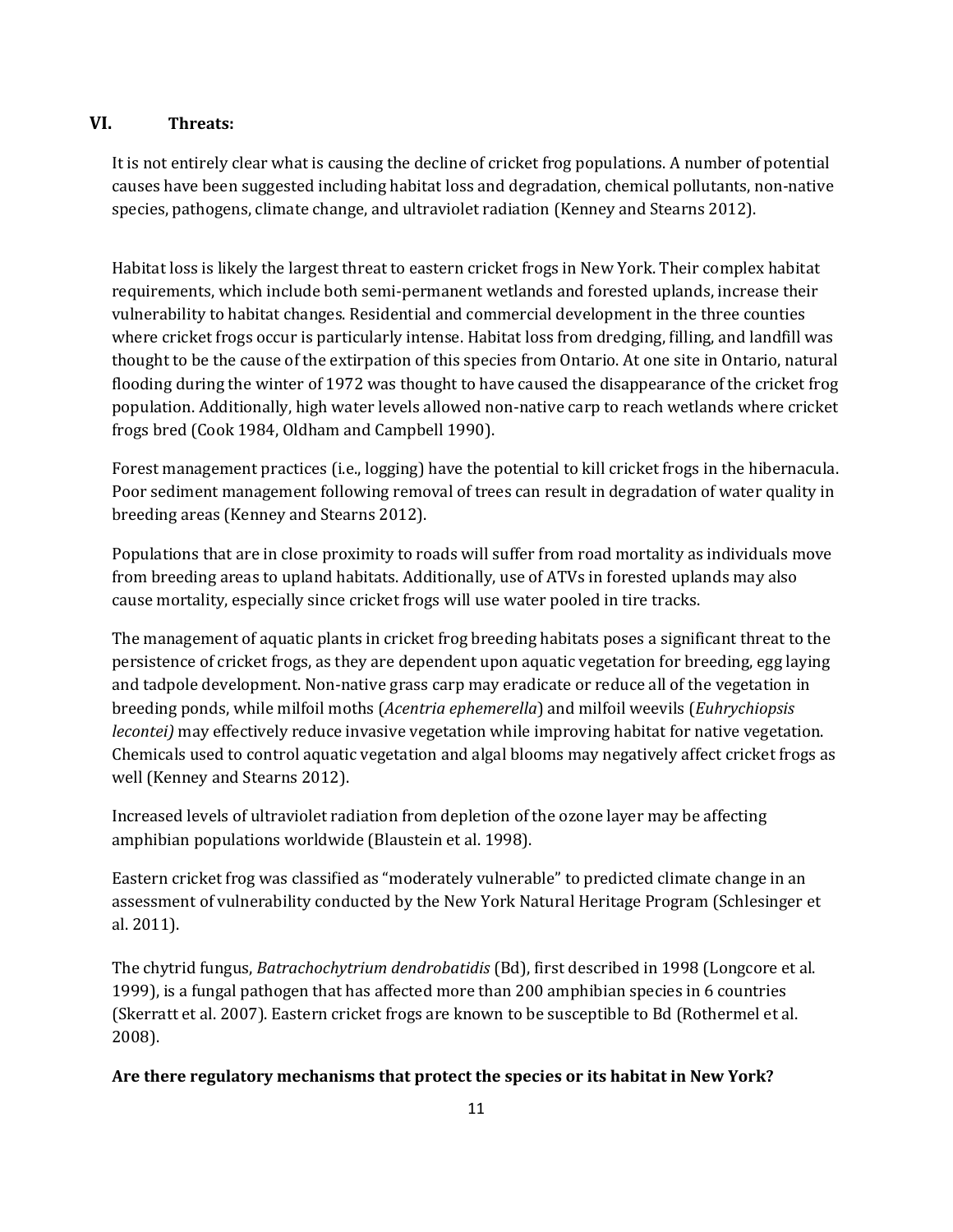

The eastern cricket frog is listed as an endangered species in New York and is protected by Environmental Conservation Law (ECL) section 11-0535 and the New York Code of Rules and Regulations (6 NYCRR Part 182). A permit is required for any proposed project that may result in a take of a species listed as Threatened or Endangered, including, but not limited to, actions that may kill or harm individual animals or result in the adverse modification, degradation or destruction of habitat occupied by the listed species.

In 2006, the State of New York adopted legislation (ECL section 11-0107 sub 2) that gave all native frogs, turtles, snakes, lizards and salamanders legal protection as game species, and no salamander species are open to harvest. The legislation also outlaws the sale of any native species of herpetofauna regardless of its origin.

The Freshwater Wetlands Act provides protection for wetlands greater than 12.4 acres in size under Article 24 of the NYS Conservation Law. The Army Corps of Engineers has the authority to regulate smaller wetlands in New York State, and the DEC has the authority to regulate smaller wetlands that are of unusual local importance. The Protection of Waters Program provides protection for rivers, streams, lakes, and ponds under Article 15 of the NYS Conservation Law.

# **Describe knowledge of management/conservation actions that are needed for recovery/conservation, or to eliminate, minimize, or compensate for the identified threats:**

This species will benefit from wetland restoration. Management actions are detailed in the recovery plan (Kenney and Stearns 2012).

Cricket frogs likely function at a metapopulation scale in which the habitats of localized extirpations are re-colonized from nearby populations when conditions are again favorable. A metapopulation can persist for long periods of time as long as dispersing individuals can move between sites through suitable habitat. So while localized extirpations may be caused by a variety of reasons, the key to long term sustainable populations are to maintain the habitat connections between sites of suitable cricket frog habitat (Kenney and Stearns 2012).

The Comprehensive Wildlife Conservation Strategy (NYSDEC 2005) includes recommendations for the following actions for freshwater wetland amphibians, which includes eastern cricket frog. Conservation actions following IUCN taxonomy are categorized in the table.

# **Easement acquisition:**

Secure habitats critical to species survival by acquisition of conservation easements, or by other land protection mechanisms.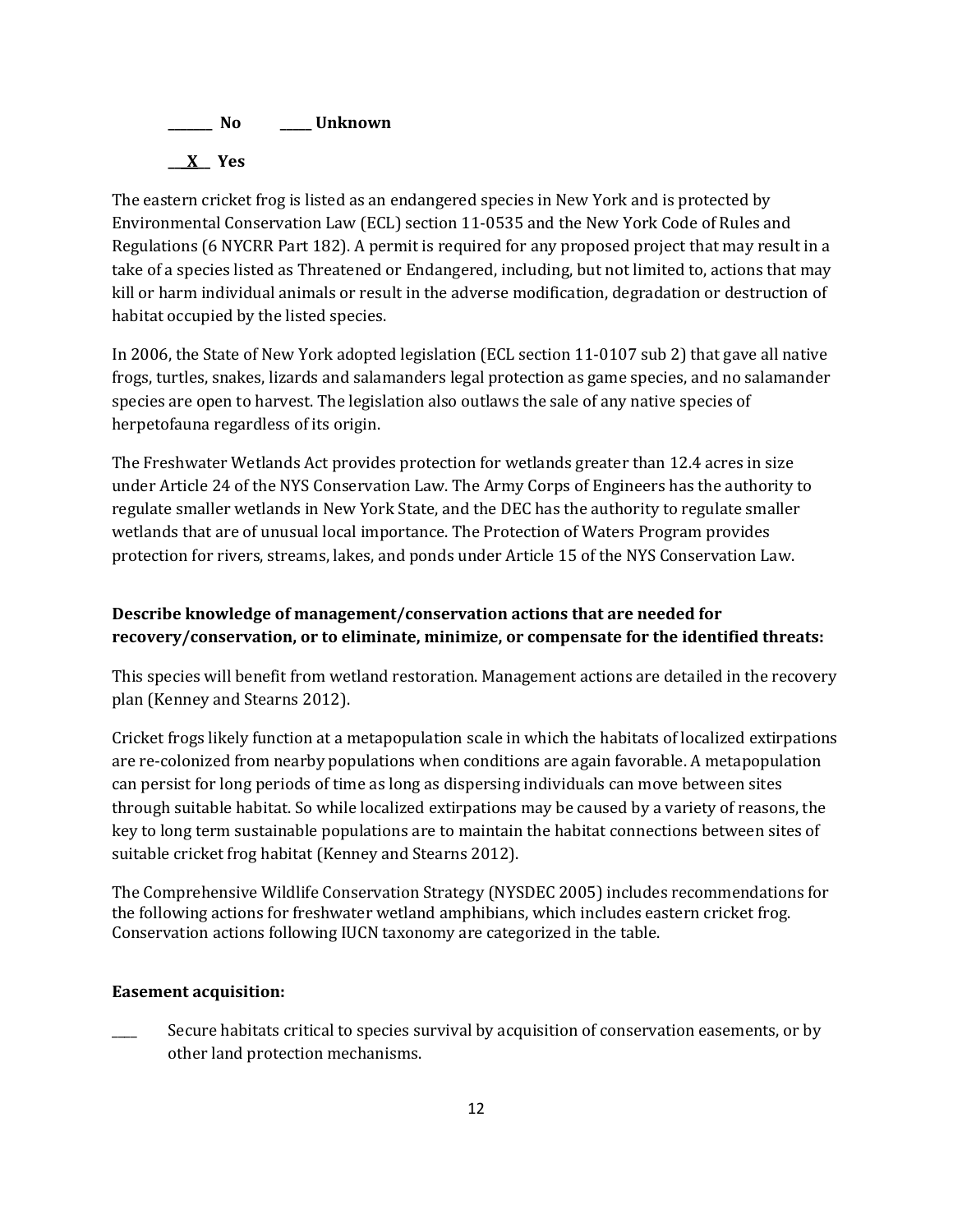#### **Habitat management:**

Manage the variety of factors which might be limiting wetland habitat suitability for resident amphibian species, including management of exotic plant and animal species, management of adverse hydrological alterations, and management of anthropogenic inputs of sediments and toxicants.

# **Habitat research:**

Develop standardized habitat survey protocols, and implement survey protocols at all known and potentially suitable sites, to document the character, quality and extent of occupied habitat.

# **Life history research:**

Document life history parameters specific to New York populations of the species, including age and sex ratios, longevity, age at sexual maturity, survivorship of young, predator-prey relationships, and wetland/upland habitat requirements.

# **Modify regulation:**

Modify Freshwater Wetlands Act, in order to protect wetlands smaller than 12.4 acres where they support species of conservation concern, and in order to expand the protected upland buffer beyond the 100-foot limit where necessary.

# **Other action:**

Periodically evaluate status of the subject species to determine whether appropriate E/T/SC status listings are in effect.

# **Population enhancement:**

Employ restoration techniques for the cricket frog at selected sites as needed, including captive breeding and repatriation/relocation strategies.

# **Population monitoring:**

Conduct periodic surveys of known sites of species occurrence, in order to detect population trends.

# **Statewide baseline survey:**

Develop standardized population survey protocols, and implement protocols at all known and potentially suitable sites to document the extent of occupied habitat.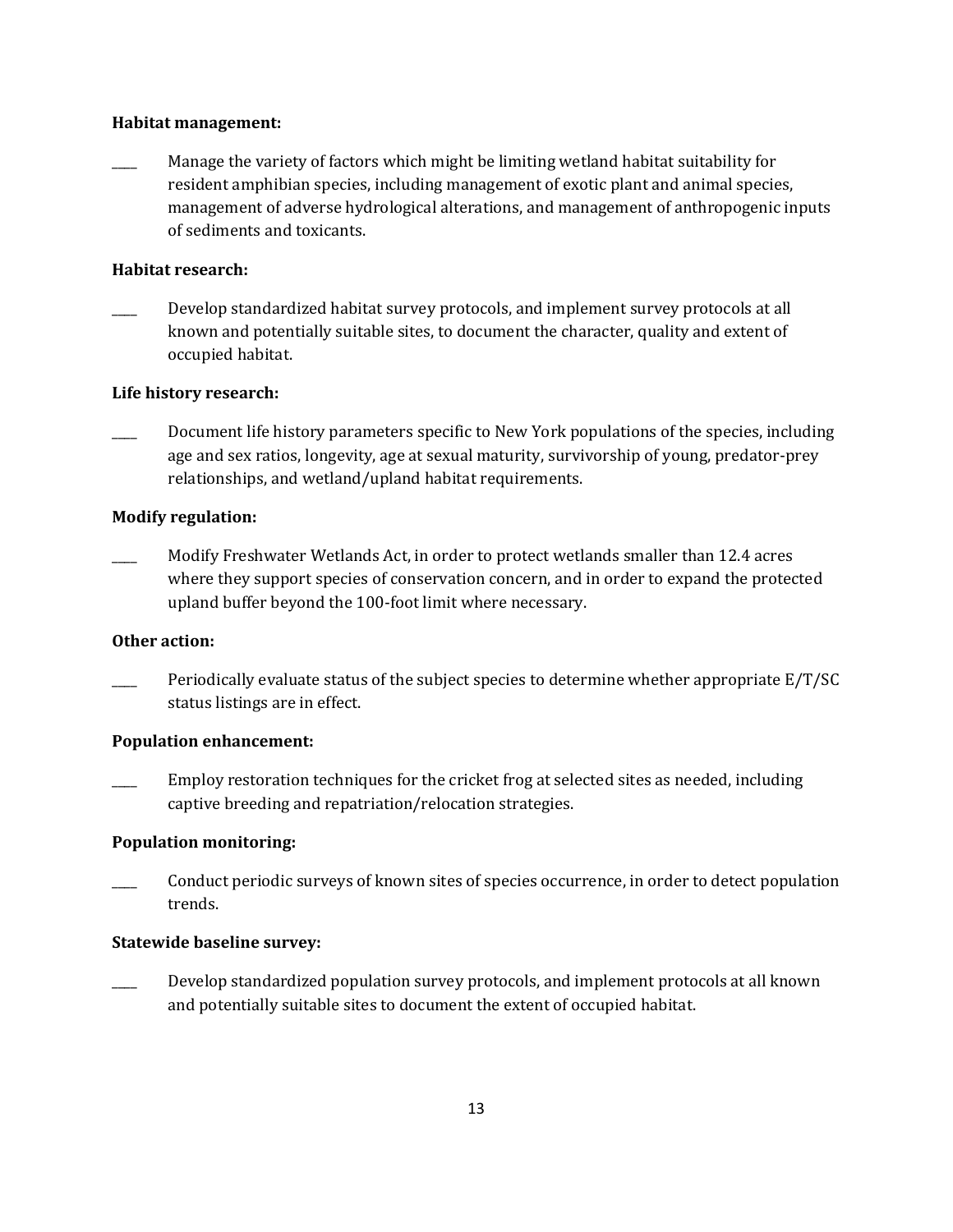| <b>Conservation Actions</b> |                                                |  |
|-----------------------------|------------------------------------------------|--|
| <b>Action Category</b>      | Action                                         |  |
| Land/Water Protection       | Site/Area Protection                           |  |
| Land/Water Protection       | Resource/Habitat Protection                    |  |
| Land/Water Management       | Site/Area Management                           |  |
| Land/Water Management       | <b>Habitat and Natural Process Restoration</b> |  |
| Land/Water Management       | Invasive/Problematic Species Control           |  |
| Species Management          | Species Recovery                               |  |
| Law/Policy                  | Legislation                                    |  |

# **VII. References**

AmphibiaWeb: Information on amphibian biology and conservation. [web application]. 2013. Berkeley, California: AmphibiaWeb. Available: http://amphibiaweb.org/. (Accessed: Jan 16, 2013).

Blaustein, A. R., J. M. Kiesecker, D. P. Chivers, D. G. Hokit, A. Marco, L. K. Belden, and A. Hatch. 1998. Effects of ultraviolet radiation on amphibians: field experiments. American Zoology 38:799-812.

Burkett, R.D. 1984. An ecological study of the cricket frog *Acris crepitans*. Pp. 89–103. *In* Seigel, R.A., L.E Hunt, J.L. Knight, L. Malaret and N.L. Zuschlag (Eds.), Vertebrate Ecology and Systematics: A Tribute to Henry S. Fitch. Museum of NaturalHistory, University of Kansas, Lawrence, Kansas.

Cook, F.R. 1984. Introduction to Canadian Amphibians and Reptiles. National Museum of Canada, Ottawa. 200 pp.

Gray, R.H. 1983. Seasonal, annual and geographic variation in color morph frequencies of the cricket frog, *Acris crepitans*, in Illinois. Copeia 1983:300–311.

Gray, R.H. 1984. Effective breeding size and the adaptive significance of color polymorphism in the cricket frog (*Acris crepitans*) in Illinois, USA. Amphibia-Reptilia 5:101–107.

Gray, R. H., and L. E. Brown. 2005. Decline of northern cricket frogs (*Acris crepitans*). Pages 47-54 in M. Lannoo, editor. Amphibian declines: the conservation status of United States species. University of California press, Berkeley and Los Angeles, California.

IUCN (International Union for Conservation of Nature), Conservation International & NatureServe. 2004. *Acris crepitans*. In: IUCN 2012. IUCN Red List of Threatened Species. Version 2012.2